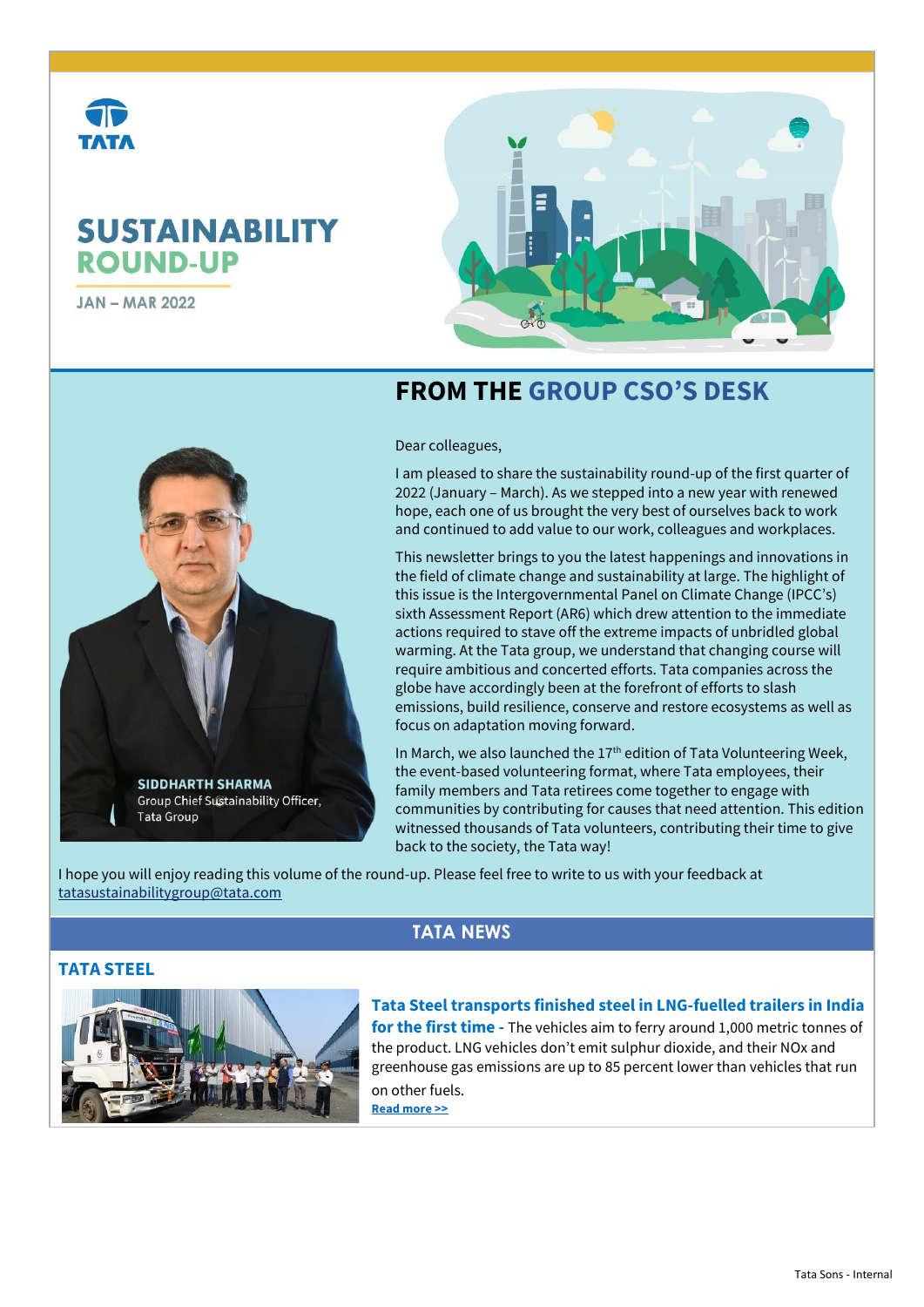**Tata Steel Kalinganagar onboards 12 transgender employees as Crane Operator Trainees** at its Kalinganagar plant. **[Read more >>](https://www.tataworld.com/news/openinside/Tata-Steel-Kalinganagar-onboards-12-transgender-employees-as-Crane-Operator-Trainees)**

**The Green School,** a joint initiative of Tata Steel Foundation and TERI, **showcases its work on climate changerelated issues at the ongoing World Sustainable Development Summit (WSDS) 2022**[.](https://www.tataworld.com/news/inside/Tata-Steel-Foundations-The-Green-School-showcases-its-milestones-on-the-climate-change) **[Read more >>](https://www.tataworld.com/news/inside/Tata-Steel-Foundations-The-Green-School-showcases-its-milestones-on-the-climate-change)**



#### **TATA POWER**

**Tata Power and Social Alpha announces 'Net-Zero Industry Accelerator' for clean energy transition,** which will prioritise high emissions sectors and will co-create an innovation ecosystem for cutting-edge and disruptive decarbonization technologies. **[Read more >>](https://www.tataworld.com/news/inside/Tata-Power-and-Social-Alpha-announce-Net-Zero-Industry-Accelerator-for-clean-energy-transition)**

**Tata Power – DDL launches the IElectrix-Shakti -** Tata Power – DDL along with Enedis, launched the IElectrix-Shakti, a smart grid demonstrator combining solar photovoltaic technology, battery storage, smart transformer and energy management system in New Delhi. The IElectric-Shakti microgrid seeks to demonstrate how innovative solutions allow the implementation of Local Energy Communities (LEC) using local PV units and the self-consumption approach. **[Read more >>](https://www.tataworld.com/news/openinside/Launch-event-of-IElectrix-Shakti)**

#### **Tata Power-DDL urges consumers to pledge to make 'Samajhdari Ki Choice'**

Through the campaign, Tata Power-DDL aims to educate its consumers about sustainable practices, energy conservation methods, benefits of smart meters, roof top solar installations, digital service options etc.



#### **[Read more>>](https://www.tataworld.com/news/openinside/Republic-Day-Special-Tata-Power-DDL-urges-consumers)**

**Tata Power invites citizens to be climate action champions with its 'Tree Mittra' App -** and pledges to plant a tree for every app download, celebrating the power of individual potential to protect the planet. **[Read more>>](https://www.tataworld.com/news/openinside/Tata-Power-invites-citizens-to-be-climate-action-champions-with-its-Tree-Mittra-App)**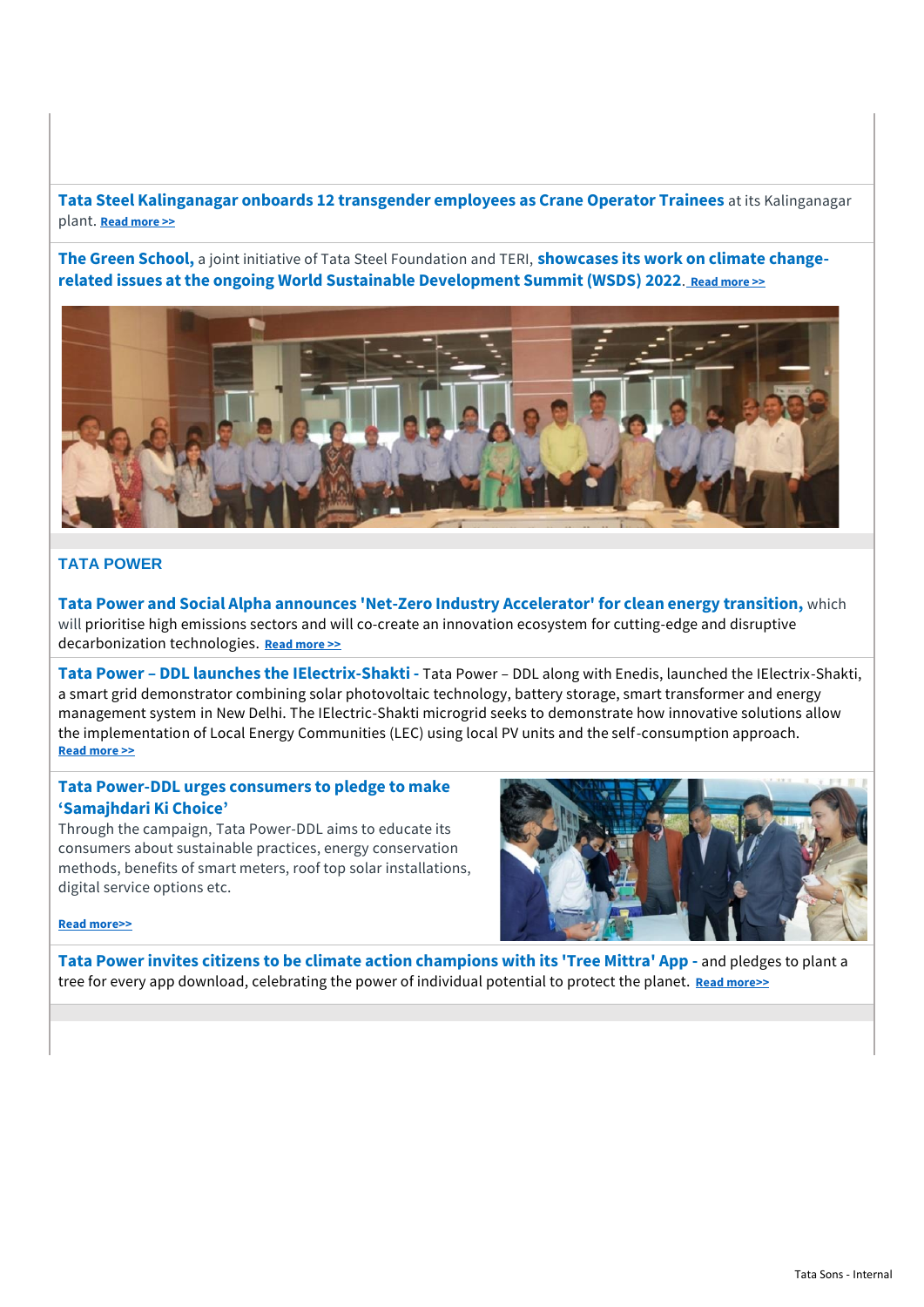#### **Jaguar Land Rover announces 2030 sustainability targets –**

Jaguar Land Rover has committed to reducing greenhouse gas emissions across its own operations by 46%, and 54% per vehicle across its value chain, by 2030. Jaguar Land Rover is aiming for net-zero carbon emissions across the supply chain, products and operations by 2039. **[Read more >>](https://www.tataworld.com/news/inside/Jaguar-Land-Rover-announces-2030-sustainability-targets)**





#### **Wrapping up the 17th edition of Tata Volunteering Week!**

Thousands of Tata employees contributed their time, efforts and expertise to various social causes, reaching out to underserved communities. A range of volunteering activities were conducted by several Tata companies across cities to support nonprofits, orphanages, local self-governments, schools, hospitals, villages and communities.

# **RECOGNITION**



**Tata Steel Mining bags Golden Peacock Award for Sustainability. [Read more >>](https://www.thestatesman.com/cities/bhubaneshwar/tata-steel-mining-bags-golden-peacock-award-sustainability-1503054612.html)**



**Tata Power-DDL Wins Global CSR Award for its Community Development Initiatives** 

**Tata Steel recognised as 2021 'Supplier Engagement Leader' for effectively taking actions to measure and reduce environmental risks across its supply chain.** [Read](https://www.tataworld.com/news/openinside/Tata-Steel-recognised-as-2021-Supplier-Engagement-Leader-for-effectively-taking-actions)  [more >>](https://www.tataworld.com/news/openinside/Tata-Steel-recognised-as-2021-Supplier-Engagement-Leader-for-effectively-taking-actions)

**Tata Power – DDL awarded under 2 categories - Platinum Award under Best Country Award for Overall CSR Performance and Silver Award under Best Community Programme.** [Read more >>](https://www.tataworld.com/news/openinside/Tata-Power-DDL-receives-prestigious-Global-CSR-Award-for-community)

#### **INDIA NEWS**

**India Requires \$17.77 Trillion To Meet Long Term Net-Zero Goals: Report -** The country will need \$17.77 trillion to meet its long-term net-zero goals but it will have to find additional resources worth \$12.4 trillion to complete the green journey, according to a study. [READ MORE>](https://www.esgtoday.com/chemical-giant-basf-to-offer-net-zero-products-to-lower-customers-product-carbon-footprint/)

#### **India announces green hydrogen policy. [READ HERE>](https://powermin.gov.in/sites/default/files/Green_Hydrogen_Policy.pdf)**

**SEBI proposes framework for Environmental, Social and Governance (ESG) rating providers** – Since the activities of ESG rating providers (ERPs) are typically not subject to regulatory oversight at present, increasing reliance on such unregulated ESG rating providers in securities markets raises concerns about the potential risks it poses to investor protection, the transparency and efficiency of markets, risk pricing, and capital allocation, among others, SEBI noted. READ [MORE>](https://economictimes.indiatimes.com/markets/stocks/news/sebi-extends-deadline-to-submit-public-comment-on-proposed-framework-to-regulate-esg-rating-providers/articleshow/90150297.cms)

**IIT researchers develop new tech for charging Electric vehicles which costs half** [READ MORE>](https://energy.economictimes.indiatimes.com/news/power/iit-researchers-develop-new-tech-for-charging-electric-vehicles-which-costs-half-the-current-one/89083592)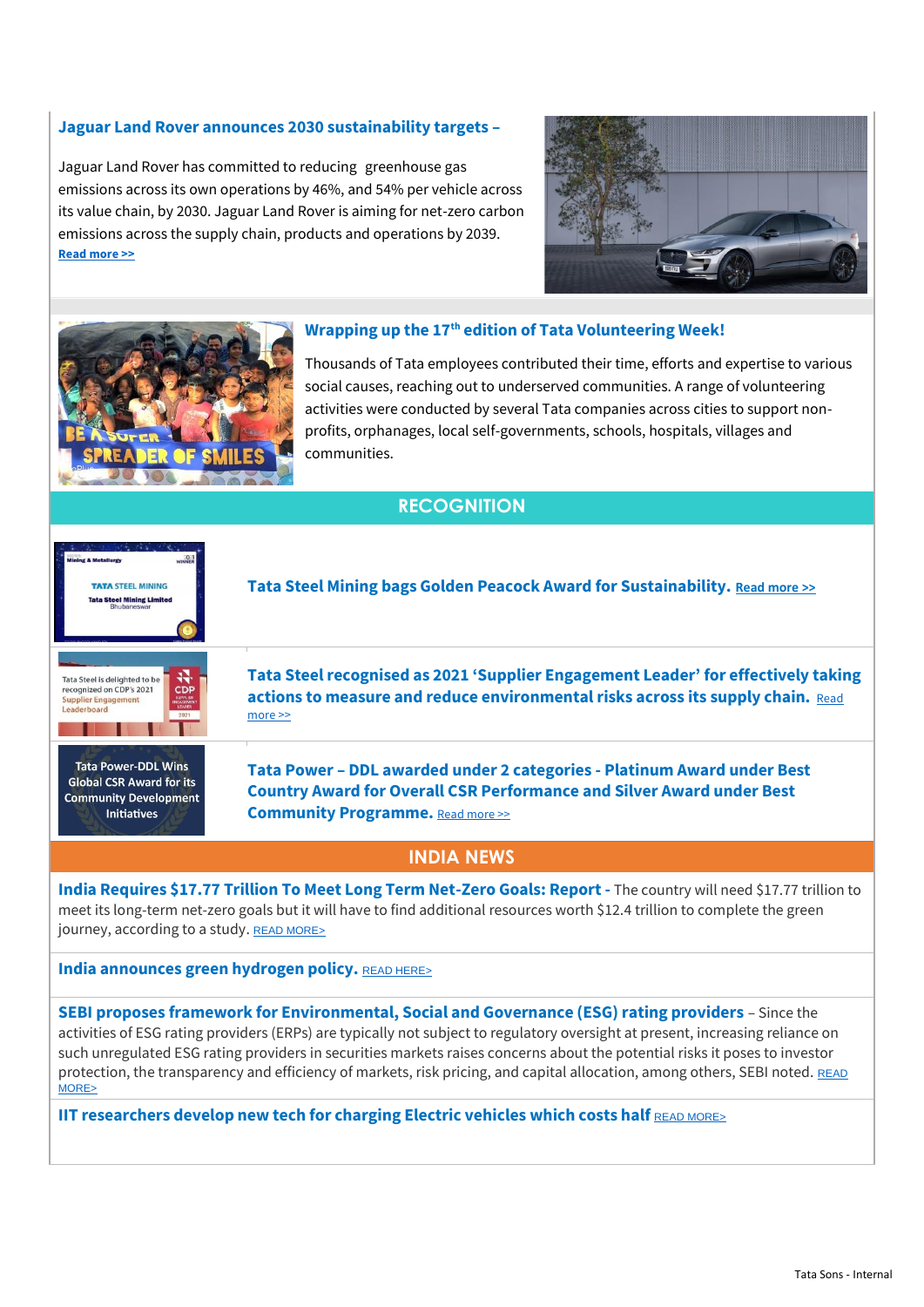## **NEWS FROM AROUND THE WORLD**

**NOW OR NEVER if the world has to stave off climate disaster…limiting warming to around 1.5°C requires global GHG emissions to peak before 2025 and reduce by 43 per cent by 2030 - The IPCC AR6 – Part III**.

[READ HIGHLIGHTS>](https://www.theguardian.com/environment/2022/apr/04/ipcc-report-now-or-never-if-world-stave-off-climate-disaster) | [READ THE REPORT HERE>](https://www.ipcc.ch/report/ar6/wg3/)

**TNFD releases first beta version of framework for market consultation** [READ THE EXECUTIVE SUMMARY>](https://tnfd.global/wp-content/uploads/2022/03/220321-TNFD-framework-beta-v0.1-Exec-Summary-FINAL.pdf)

**Wind and solar reach milestone as demand surges -** Wind and solar generated 10% of global electricity for the first time in 2021. Fifty countries get more than a tenth of their power from wind and solar sources, according to [research from](https://ember-climate.org/insights/research/global-electricity-review-2022/)  [Ember,](https://ember-climate.org/insights/research/global-electricity-review-2022/) a climate and energy think tank. READ MORE  $\geq$ 

**SEC's proposal to measure companies' carbon footprints -** all you need to know. [READ HERE>](https://www.bloomberg.com/news/articles/2022-03-21/five-key-takeaways-from-sec-s-proposal-for-climate-disclosures)

**UN to forge an international, legally binding agreement to end plastic pollution.** [READ MORE](https://www.unep.org/news-and-stories/press-release/historic-day-campaign-beat-plastic-pollution-nations-commit-develop)

**Circular 'mining' reaches for the mainstream -** Cobalt. Copper. Lithium. Nickel. Platinum. Zinc. And don't forget the rare earth elements, especially neodymium. These and dozens of other metals and minerals are critical for technologies central to the clean economy transition — especially electric vehicles. And none are in particularly abundant supply, at least not in the places where they are needed. [READ MORE>](https://www.greenbiz.com/article/circular-mining-reaches-mainstream)

**Resale finds its second life in fashion -** When it comes to addressing the climate impacts of the fashion industry, resale sits among a suite of solutions, including rental and repair. [READ MORE >](https://www.greenbiz.com/article/resale-finds-its-second-life)

**E-bikes, the uncelebrated hero of last-mile delivery? -** When it comes to last-mile logistics electrification strategies in the next decade, two or three wheels could be as important as four. [READ MORE >](https://www.greenbiz.com/article/e-bikes-uncelebrated-hero-last-mile-delivery)

**Tesla debuts glass solar rooftop tiles, which would be cheaper than installing a new roof and adding a traditional solar array -** The company also launched the Powerwall 2 domestic energy storage system, which will allow customers to store the solar power they generate onsite. [READ MORE>](https://www.greenbiz.com/article/tesla-debuts-sleek-glass-solar-rooftop-tiles)

**Chemical Giant BASF to Offer Net Zero Products to Lower Customers' Product Carbon Footprint -** The company aims to be among the first to provide large volumes of as many products as possible with reduced carbon footprints, enabling its customers to reach their own emissions reduction goals. [READ MORE>](https://www.esgtoday.com/chemical-giant-basf-to-offer-net-zero-products-to-lower-customers-product-carbon-footprint/)



**Starbucks Advances Plans to Eliminate Single Use Cups -** Starbucks announced new plans to provide its customers globally with reusable cup options. Starbucks has committed to [become a "resource positive" company](https://www.esgtoday.com/starbucks-sets-aggressive-sustainability-targets/), following strategies that include shifting away from single-use packaging, investing in regenerative agricultural practices, forest restoration, and water replenishment, promoting recycling and reuse of waste, and expanding plant-based menu options. [READ MORE >](https://www.esgtoday.com/starbucks-advances-plans-to-eliminate-single-use-cups/)

**Fortum and Microsoft announce world's largest collaboration to heat homes, services and businesses with sustainable waste heat from new data centre region.** [READ MORE>](https://www.fortum.com/media/2022/03/fortum-and-microsoft-announce-worlds-largest-collaboration-heat-homes-services-and-businesses-sustainable-waste-heat-new-data-centre-region)

**Google's [new office will be heated and cooled by the](https://www.fastcompany.com/40484709/googles-new-office-will-be-heated-and-cooled-by-the-ground-underneath)  [ground underneath](https://www.fastcompany.com/40484709/googles-new-office-will-be-heated-and-cooled-by-the-ground-underneath) -** The company's Bay View campus will have the largest ground-source heat pump system installation in North America, using the heat from the surrounding ground to power the building's climate control– and no fossil fuels. [READ MORE>](https://www.fastcompany.com/40484709/googles-new-office-will-be-heated-and-cooled-by-the-ground-underneath)

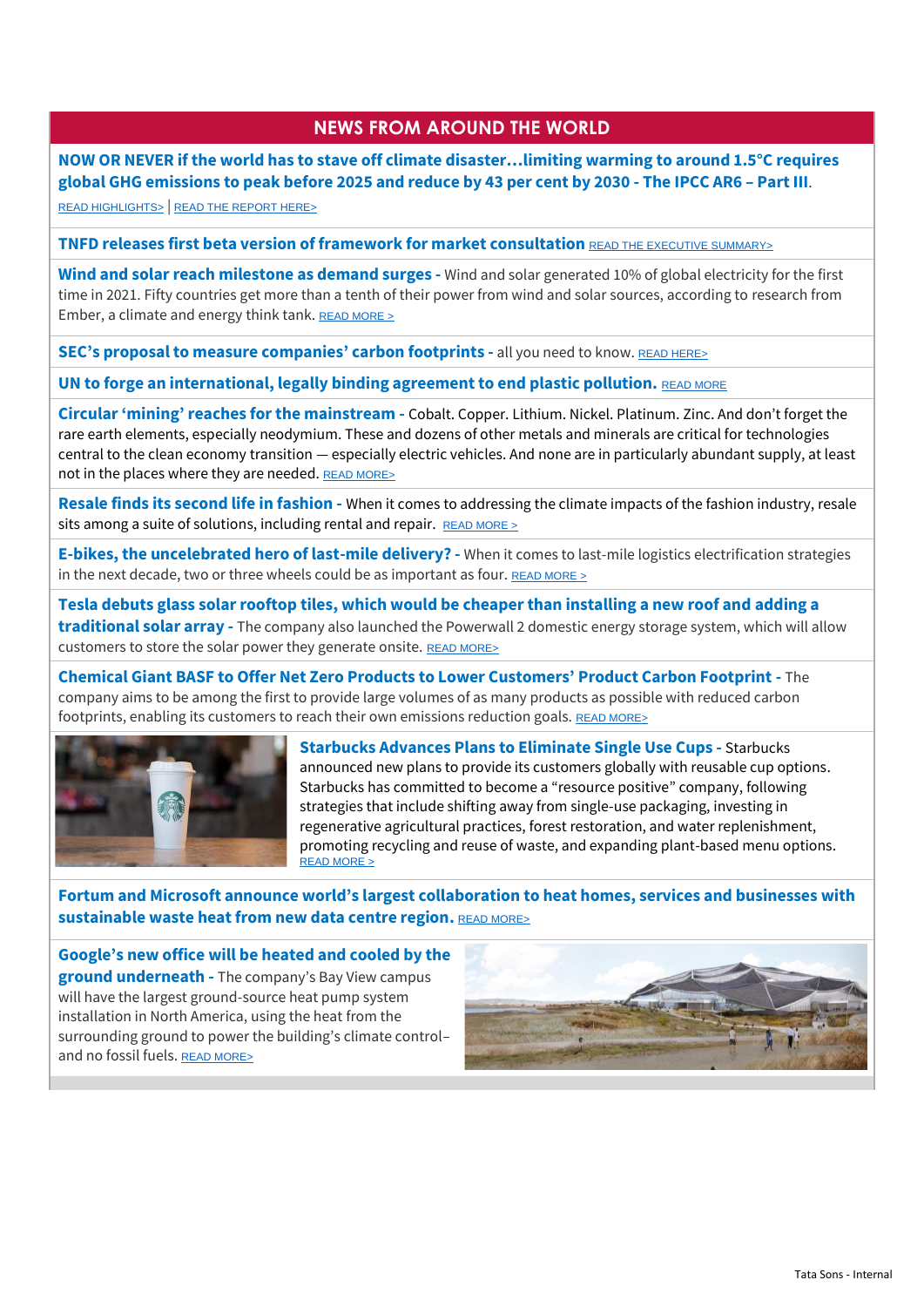

**British Airways to Begin Powering Some Flights with Sustainable Aviation Fuel -** British Airways announced that it has taken its first delivery of sustainable aviation fuel (SAF) from Phillips 66, enabling the airline to begin powering a number of flights with the fuel capable of reducing lifecycle emissions by over 80% compared to traditional jet fuel. [READ MORE>](https://www.esgtoday.com/british-airways-to-begin-powering-some-flights-with-sustainable-aviation-fuel/)

**DHL Announces Major Sustainable Aviation Fuel Deals with bp, Neste -** DHL Express will be sourcing more than 800 million liters of Sustainable Aviation Fuel (SAF) from suppliers bp and Neste over the next five years. The new SAF supply agreements will avoid approximately two million tons of carbon dioxide emissions, equivalent to the annual greenhouse gas (GHG) emissions of 400,000 passenger cars, or 12,000 carbon neutral long-haul flights. [READ MORE>](https://www.esgtoday.com/dhl-announces-major-sustainable-aviation-fuel-deals-with-bp-neste/)

**Delta, Airbus Collaborate on Hydrogen-Powered Aviation –** The launch of a new collaboration agreement between Delta Air Lines and Airbus, will see the airline and aircraft manufacturer working together to explore the development of hydrogen-powered aviation[. Climate Action 100+ outlined a series of expectations](https://www.esgtoday.com/climate-action-100-calls-for-massive-scale-up-of-sustainable-aviation-fuel-slower-air-travel-growth/) for airlines to align with the [IEA's 2050 net](https://www.esgtoday.com/iea-energy-investment-surge-to-nearly-5-trillion-needed-to-reach-net-zero-by-2050/)  [zero scenario,](https://www.esgtoday.com/iea-energy-investment-surge-to-nearly-5-trillion-needed-to-reach-net-zero-by-2050/) including commitments to ramp the use of sustainable aviation fuels, and to limit the growth in air travel overall. [READ MORE>](https://www.esgtoday.com/delta-airbus-collaborate-on-hydrogen-powered-aviation/)

**FedEx will run first commercial test of an autonomous vertical take-off and landing craft in 2023 - FedEx is** taking flight with Elroy Air, which makes hybrid-electric vertical take-off and landing systems for a commercial test of pilotless cargo flights between sorting centers starting in 2023. [READ MORE>](https://www.emergingtechbrew.com/stories/2022/03/30/fedex-will-run-first-commercial-test-of-an-autonomous-vertical-takeoff-and-landing-craft-in-2023)



**Small fleets, meet used EVs -** Spring Free EV, focused on helping small and midsize fleet owners, is a fintech company designed to make electric vehicles more affordable. With EVInstaFleet, entrepreneurs have access to EVs through Spring Free EV's network of vehicles to rent them out for profit. [READ MORE>](https://www.greenbiz.com/article/small-fleets-meet-used-evs)

**What happens when plastics recycling is gamified -** Are you more likely to recycle if recycling is a game? According to ZeLoop — an Ethereum-blockchain-based platform that's gamifying recycling for 12,000 users in 140 countries. People are 10 times more likely to engage if a reward or prize is on the line. READ MORE  $\geq$ 

**This start-up is automating supply chain links to fight e-waste -** Enter Apkudo, a company focused on supply chain automation that is trying to bridge the gaps between all of these players by improving transparency across the life cycle of